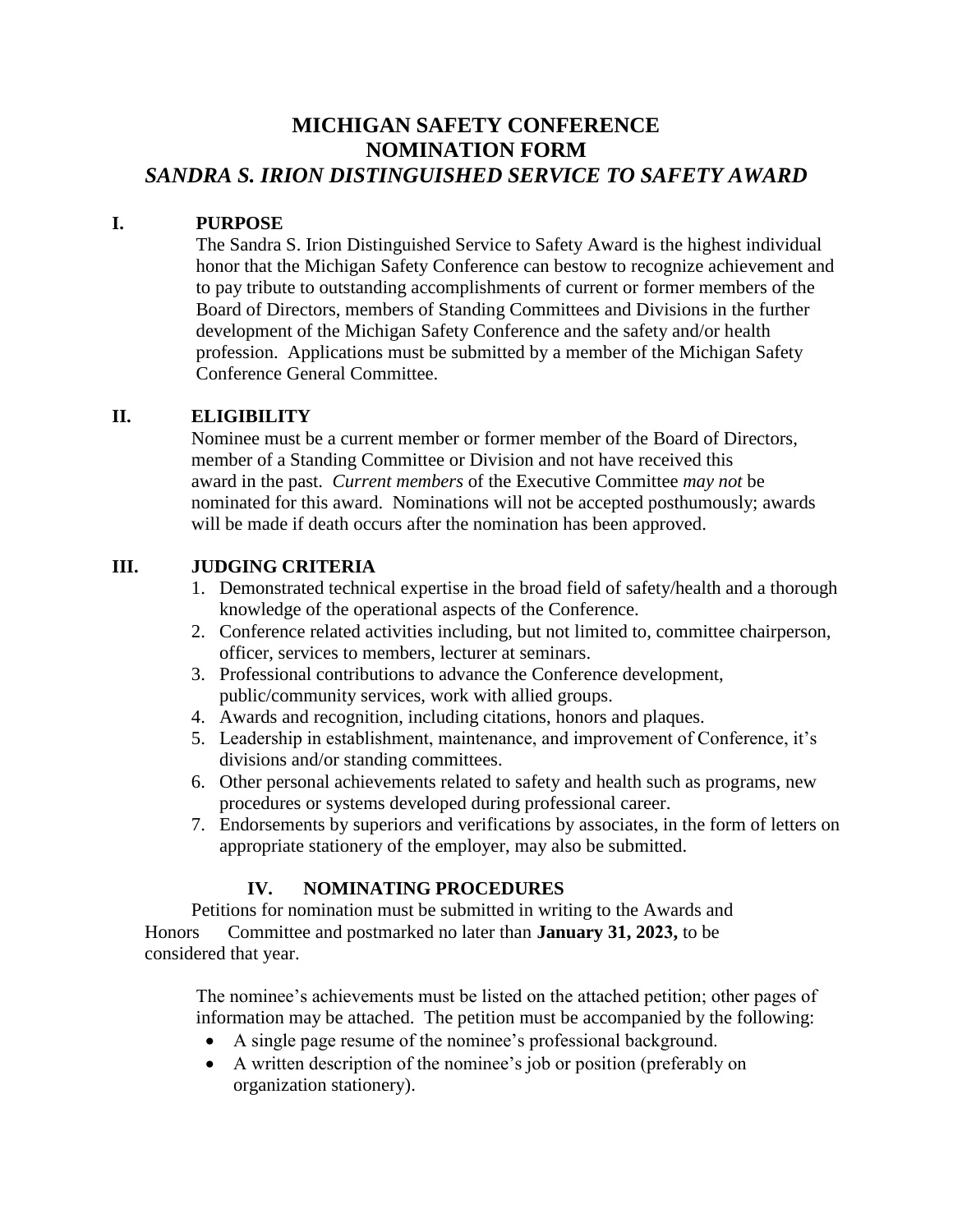## **SANDRA S. IRION DISTINGUISHED SERVICE AWARD**

## **SOME PREVIOUS WINNERS**

| 1992 | S. William Haynes, Jr.     |
|------|----------------------------|
| 1993 | <b>Larry Brown</b>         |
| 1994 | <b>Jon Sweeney</b>         |
| 1995 | <b>Harry McKinley</b>      |
| 1996 | <b>Wayne Duncan</b>        |
| 1997 | <b>Anne Briggs-Cool</b>    |
| 1998 | <b>Frank Cleary</b>        |
| 1999 | <b>Not Awarded</b>         |
| 2000 | <b>Garry Felty</b>         |
| 2001 | Lynn O'Donnell             |
| 2002 | <b>Edward Ratzenberger</b> |
| 2003 | <b>Dennis Kerr</b>         |
| 2004 | Therese M. Waters, PT      |
| 2005 | <b>Debra DeNapoli</b>      |
| 2006 | <b>Richard Mee</b>         |
| 2007 | Darryl C. Hill, CSP        |
| 2008 | <b>Jeffrey Woods</b>       |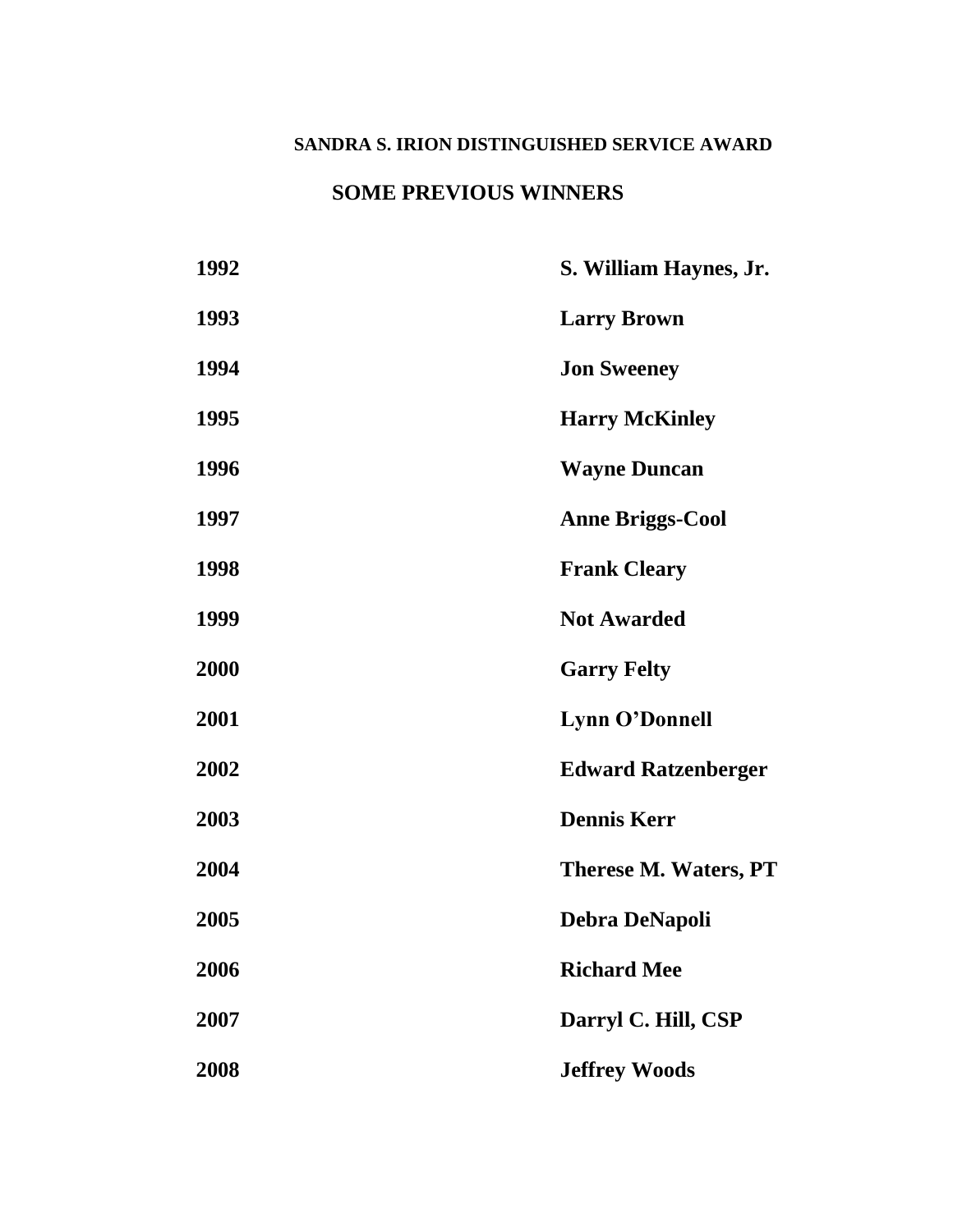| 2009 | <b>David Zurvalec</b>               |
|------|-------------------------------------|
| 2010 | <b>Joe Galusha</b>                  |
| 2011 | AJ Hale, Jr.                        |
| 2012 | <b>Marsha Parrott-Boyle</b>         |
| 2013 | <b>Suzy Carter</b>                  |
| 2014 | John Gleichman, CSP                 |
| 2015 | <b>Thomas Bradburn, Retired CSP</b> |
| 2016 | <b>Janet Dobryden, ARM, CSRM</b>    |
| 2017 | Dave Lerner, CSP                    |
| 2018 | Mark Jones, CIH, CSP                |
| 2019 | Cynthia Ostrowski, MS, CIH,         |
|      | <b>FAIHA</b>                        |
| 2020 | David T. Woods                      |
| 2022 | Sheila E. Ide                       |

# **\*Sandra S. Irion's name was added to the award in July, 2008, to honor her retirement as Executive Director after 48 years of service.**

*(continue for nomination form)*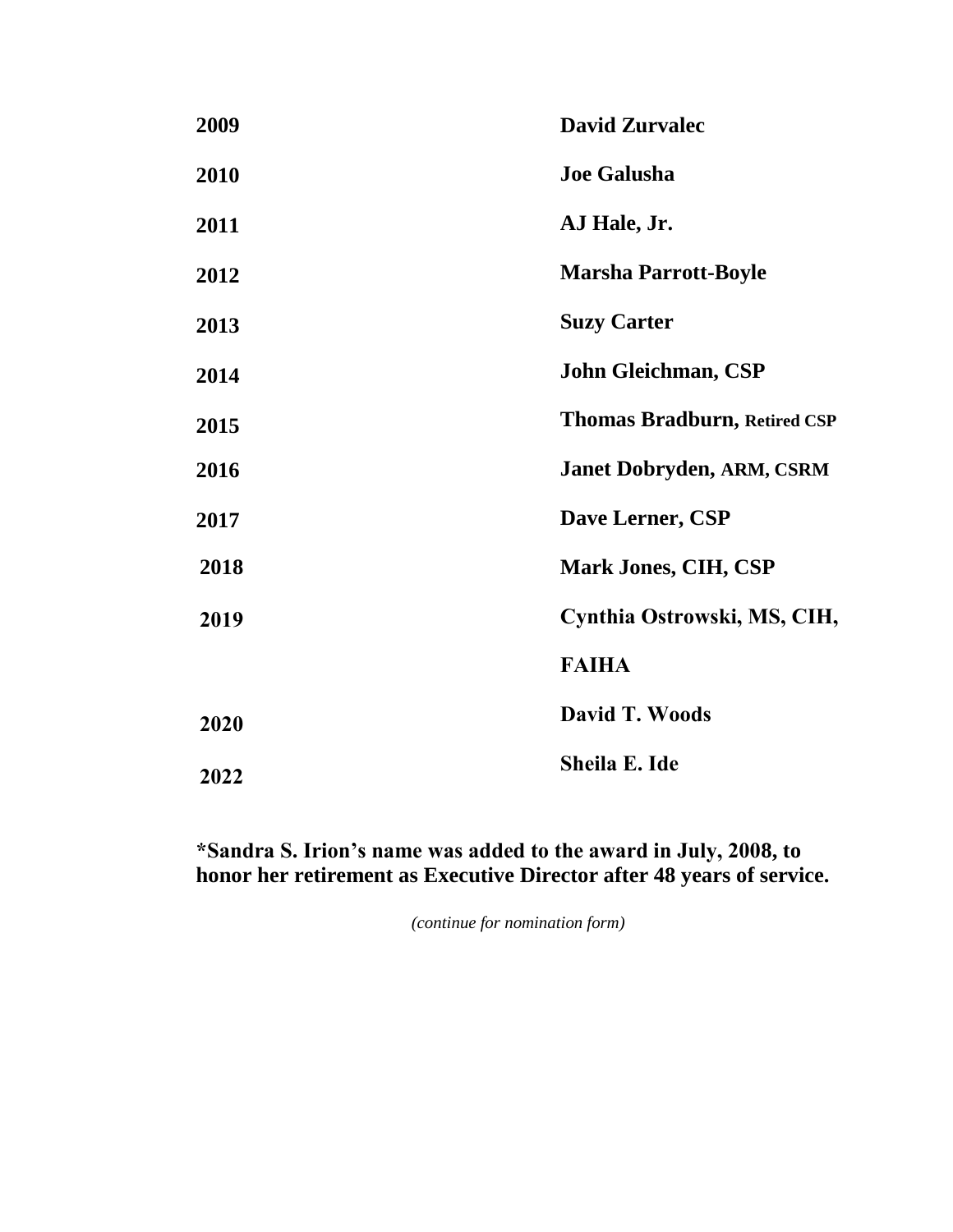| <b>MICHIGAN SAFETY CONFERENCE</b><br><b>PETITION FOR NOMINATION</b><br><b>SANDRA S. IRION DISTINGUISHED SERVICE AWARD</b> |  |
|---------------------------------------------------------------------------------------------------------------------------|--|
| Please print or type                                                                                                      |  |
| NOMINEE                                                                                                                   |  |
| <b>TITLE</b>                                                                                                              |  |
| <b>COMPANY</b>                                                                                                            |  |
| ADDRESS                                                                                                                   |  |
| 'ELEPHONE<br>E-MAIL                                                                                                       |  |
| 1. DEMONSTRATED TECHNICAL EXPERTISE:                                                                                      |  |

2. CONFERENCE ACTIVITIES AND ACCOMPLISHMENTS (including number of years of service with MSC):

3. PROFESSIONAL CONTRIBUTIONS: